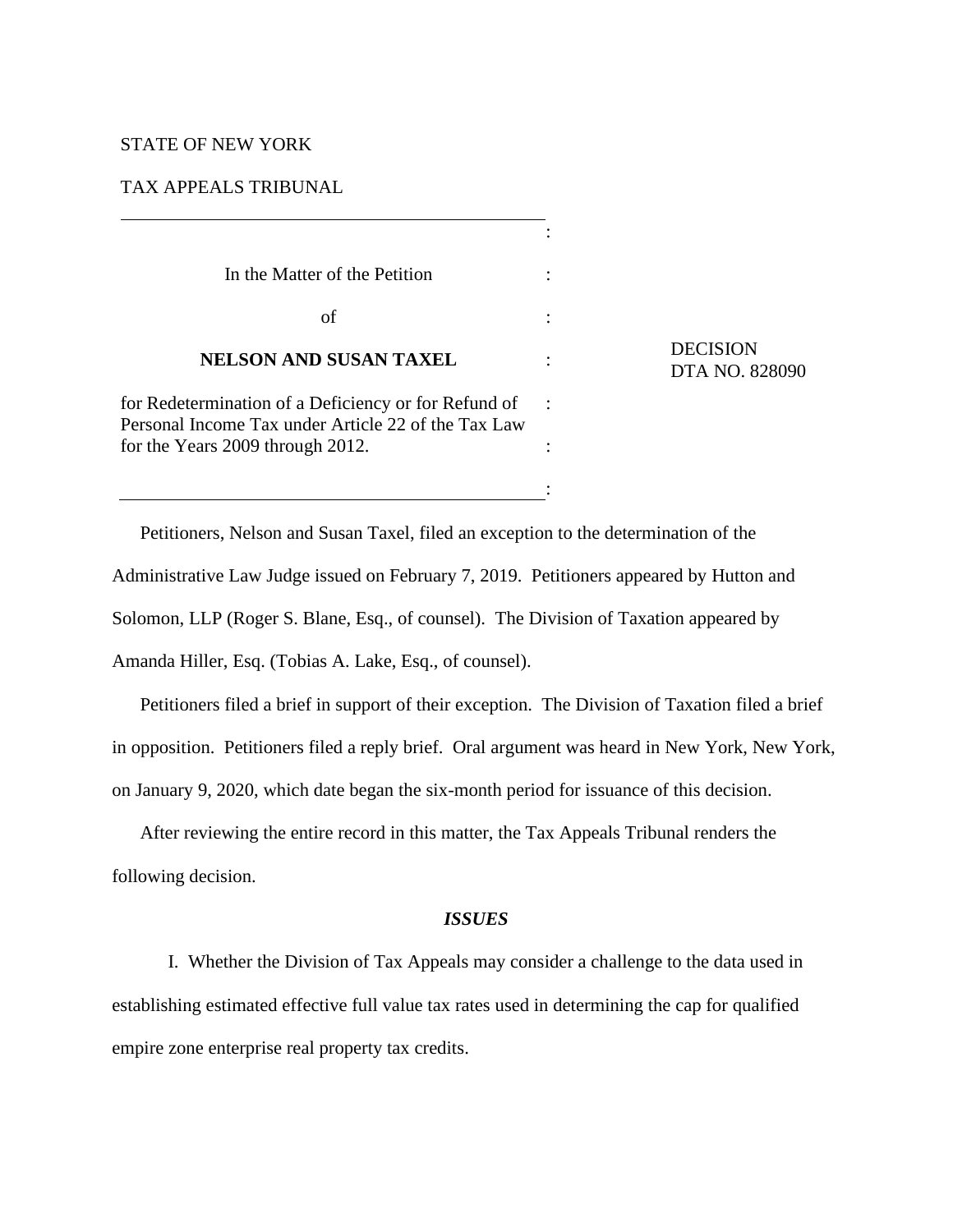II. If so, whether the Division of Taxation correctly calculated the real property tax credit cap by utilizing the estimated effective full value tax rate within Suffolk County for the relevant tax years.

## *FINDINGS OF FACT*

We find the facts as determined by the Administrative Law Judge, except we have added additional findings of fact 16 and 17 to more fully reflect the record. The facts as determined by the Administrative Law Judge, together with the additional findings of fact, appear below.

1. Petitioners, Nelson and Susan Taxel, were shareholders of Positive Promotions, Inc. (Positive Promotions), an S corporation during the tax years 2009 through 2012.

2. Positive Promotions was certified as a qualified empire zone enterprise (QEZE), effective June 28, 2008, and was a QEZE during the tax years 2009 through 2012.

3. On or about December 1, 2002, Positive Promotions entered into a payment in lieu of taxes (PILOT) agreement with J.S.B. Real Estate Company, LLC (JSB) and the Town of Islip Industrial Development Agency (Islip IDA).

4. The PILOT agreement provides that the Islip IDA agreed to acquire title to real property located at 15 Gilpin Avenue, Hauppauge, Town of Islip, Suffolk County (property), and that the property would be leased to JSB and subleased to Positive Promotions. In exchange, because the Islip IDA is exempt from real property taxes, JSB and Positive Promotions agreed to make PILOT payments in accordance with the terms set forth in the PILOT agreement.

5. Petitioners timely filed their New York State resident personal income tax return (form IT-201) for 2009, which included a Claim for QEZE Credit for Real Property Taxes (form IT-606) that claimed a \$353,890.00 QEZE real property tax credit (RPTC) by virtue of passthrough taxation from Positive Promotions.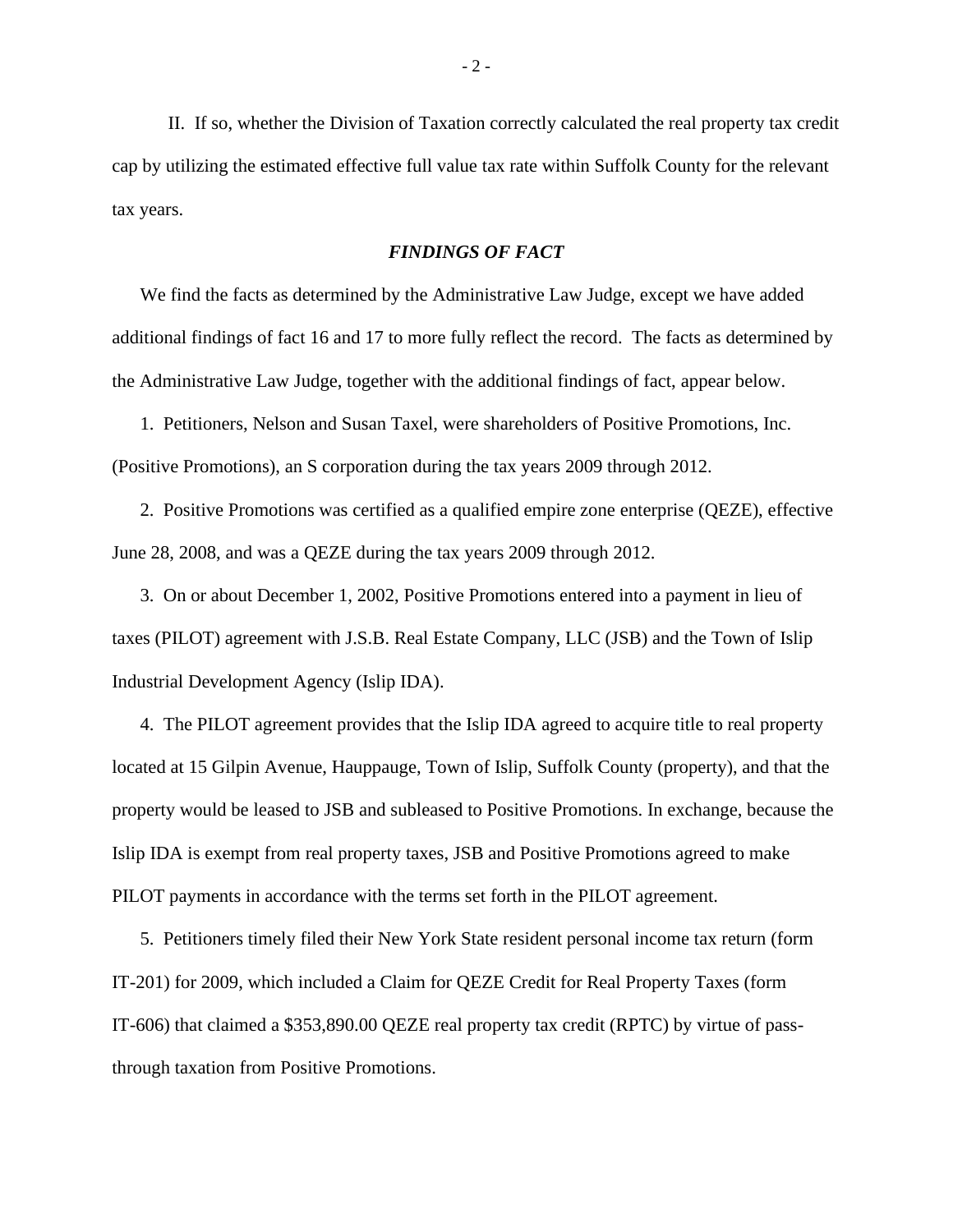6. For tax year 2010, form IT-606, attached to petitioners' form IT-201, claimed a \$369,279.00 QEZE RPTC by virtue of pass-through taxation from Positive Promotions.

7. For tax year 2011, form IT-606, attached to petitioners' form IT-201, claimed a \$374,015.00 QEZE RPTC by virtue of pass-through taxation from Positive Promotions.

8. For tax year 2012, form IT-606, attached to petitioners' form IT-201, claimed a \$391,192.00 QEZE RPTC by virtue of pass-through taxation from Positive Promotions.

9. The Division of Taxation (Division) performed an audit of petitioners' tax returns for the years 2009 through 2012. On July 29, 2016, the Division issued a notice of disallowance to petitioners partially disallowing their claims of RPTCs for the tax years 2009 through 2012.

10. Petitioners' claims for RPTCs were reduced to \$351,195.00 for tax year 2009, \$361,478.00 for the tax year 2010, \$370,879.00 for the tax year 2011 and \$387,227.00 for the tax year 2012. These adjustments are not in dispute.

11. The Division then calculated the RPTC allowable for the PILOT payments claimed by petitioners for the years 2009 through 2012. This calculation resulted in a portion of the claimed RPTC being disallowed pursuant to the cap on RPTCs.

12. The amount of RPTCs allowable pursuant to the cap was calculated by the Division to be as follows: \$104,320.00 for the tax year 2009, \$111,102.00 for the tax year 2010, \$138,978.00 for the tax year 2011 and \$158,102.00 for the tax year 2012.

13. Petitioners filed a timely petition with the Division of Tax Appeals on February 16, 2017, contesting the reduced amount of RPTC allowed by the Division for each of the tax years. Specifically, petitioners argue that the commissioner erred in imposing a limit on the RPTC claimed by a QEZE making PILOT payments and they contest the underlying estimated effective full value tax rate (EEFVTR) for Suffolk County.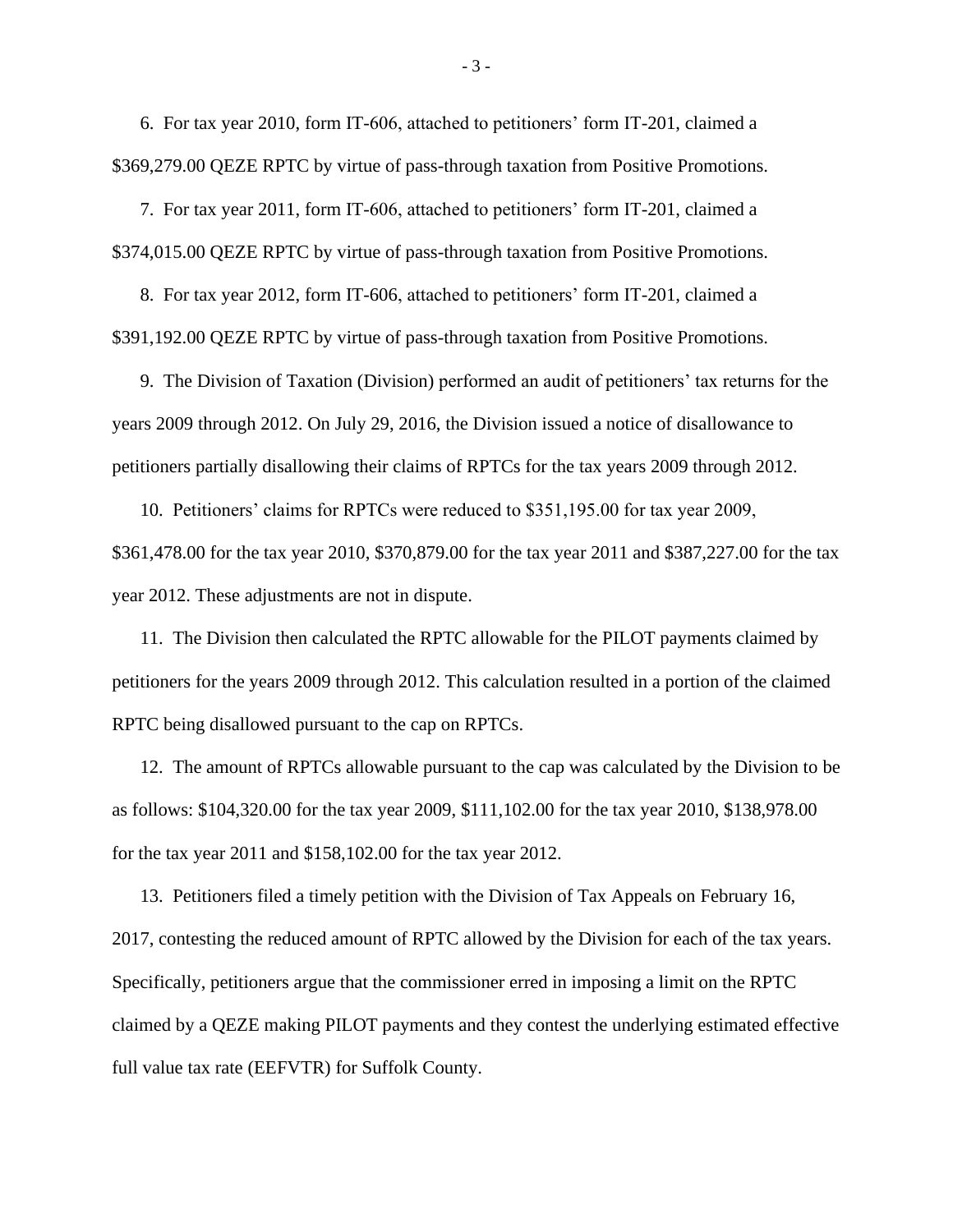14. The EEFVTRs for Suffolk County for the tax years at issue are as follows: 15.90 in 2009, 16.80 in 2010, 18.20 in 2011 and 20.20 in 2012. The EEFVTR within a county is given in dollars per \$1,000.00 of full value, rounded to the nearest tenth of a dollar.

15. Based on the audit, and after review of any information provided by petitioners in support of their 2009 form IT-201, for purposes of calculating the RPTC PILOT cap, the applicable federal basis was \$6,560,996.00 as reported by JSB.

16. The Division filed a motion on August 31, 2018 seeking dismissal of the petition or for summary determination pursuant to Tax Law § 2006 (5) and (6) and our rules of practice and procedure (*see* 20 NYCRR 3000.5, 3000.9).

17. The Division's affidavit submitted in support of its motion included an affidavit of James McGovern, an employee of the Division's Office of Real Property Tax Services who is charged with annually calculating the full value tax rate within each county. According to Mr. McGovern, the Division determines the EEFVTR by adopting the prior year's overall full value tax rate for the county in question. There is only one effective full value tax rate within a county in any given year, which is determined by dividing the taxes levied by all municipal corporations in the county by the equalized value of all real property in the county, multiplying the result by 1000 and rounding to the nearest tenth of a dollar.

#### *THE DETERMINATION OF THE ADMINSTRATIVE LAW JUDGE*

The Administrative Law Judge began the determination in this matter by effectively denying the Division's motion to dismiss because she found that the Division of Tax Appeals has jurisdiction to consider the petition. Consequently, the Administrative Law Judge treated the Division's motion solely as a motion for summary determination.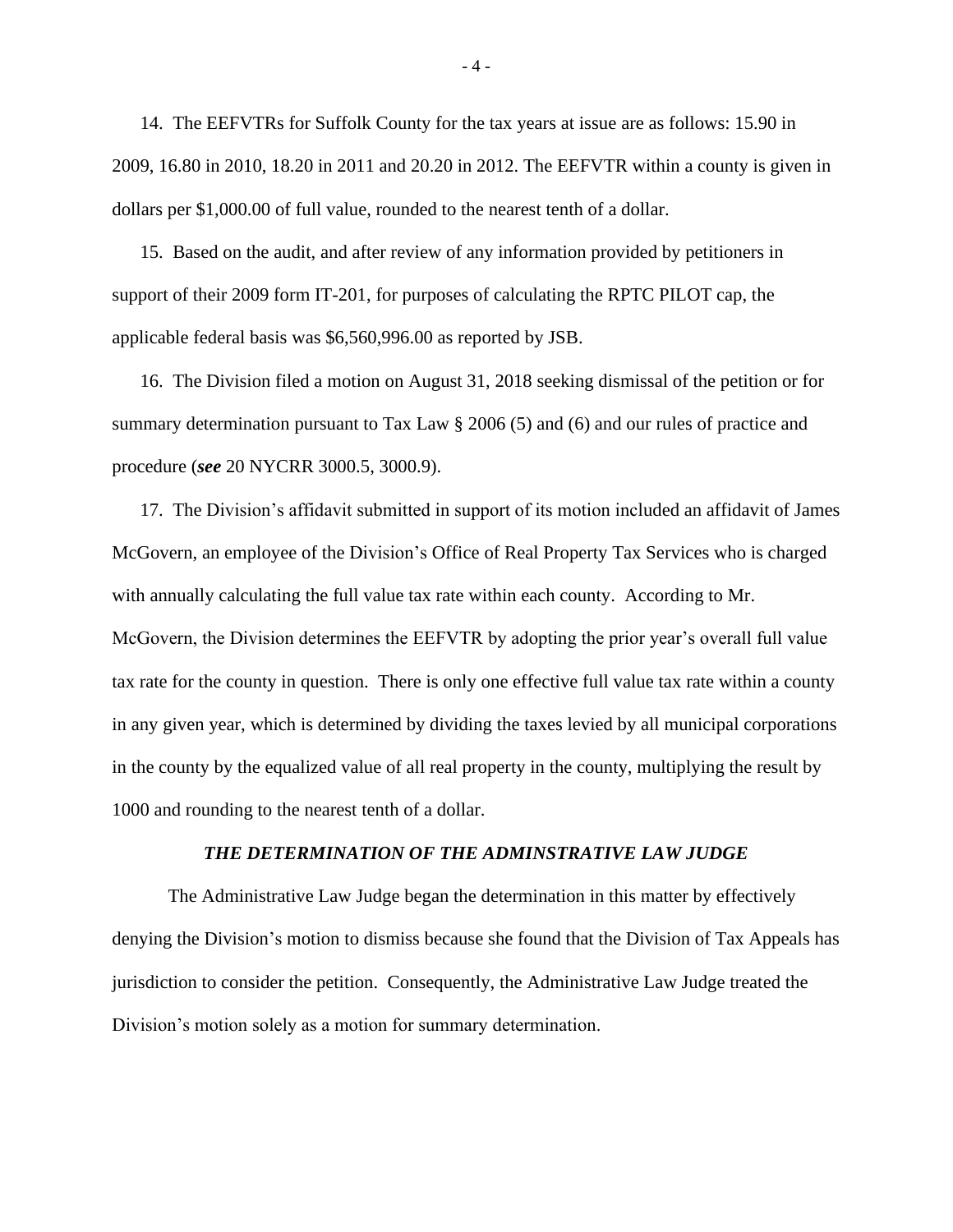The Administrative Law Judge continued by setting forth the standard for granting a motion for summary determination. Such a motion may be granted if the administrative law judge finds that there is no material and triable issue of fact presented so that an administrative law judge can, as a matter of law, issue a determination in favor of any party. Next, the Administrative Law Judge outlined the statutory provisions of the QEZE real property tax credits at issue. The Administrative Law Judge found that under established case law, a tax credit is considered an exemption from tax and, as such, taxpayers bear the burden of establishing an entitlement to the exemption. The Administrative Law Judge also noted that where a taxpayer challenges the Division's interpretation of a statute as incorrect, it is incumbent upon the taxpayer to demonstrate that his or her interpretation of the statute is the only reasonable interpretation.

The Administrative Law Judge next described the method for calculating the amount of the allowable QEZE real property tax credits as limited by the PILOT cap under Tax Law § 15. The Administrative Law Judge found that petitioners' argument that the Division erred by using the EEFVTR for Suffolk County in calculating the allowable tax credit to be without merit, concluding that the statute could not be interpreted otherwise. The Administrative Law Judge agreed with the Division that the Real Property Tax Law (RPTL) provides for a procedure to challenge a tentative equalization rate, but found that only municipalities have standing to challenge such equalization rate.

The Administrative Law Judge concluded that because petitioners challenged only the EEFVTR for Suffolk County and not any of the other numbers used in the calculation of the QEZE real property tax credit cap applicable to PILOTs, petitioners' argument must be rejected. Consequently, the Administrative Law Judge granted the Division's motion for summary determination and sustained the notice of disallowance.

- 5 -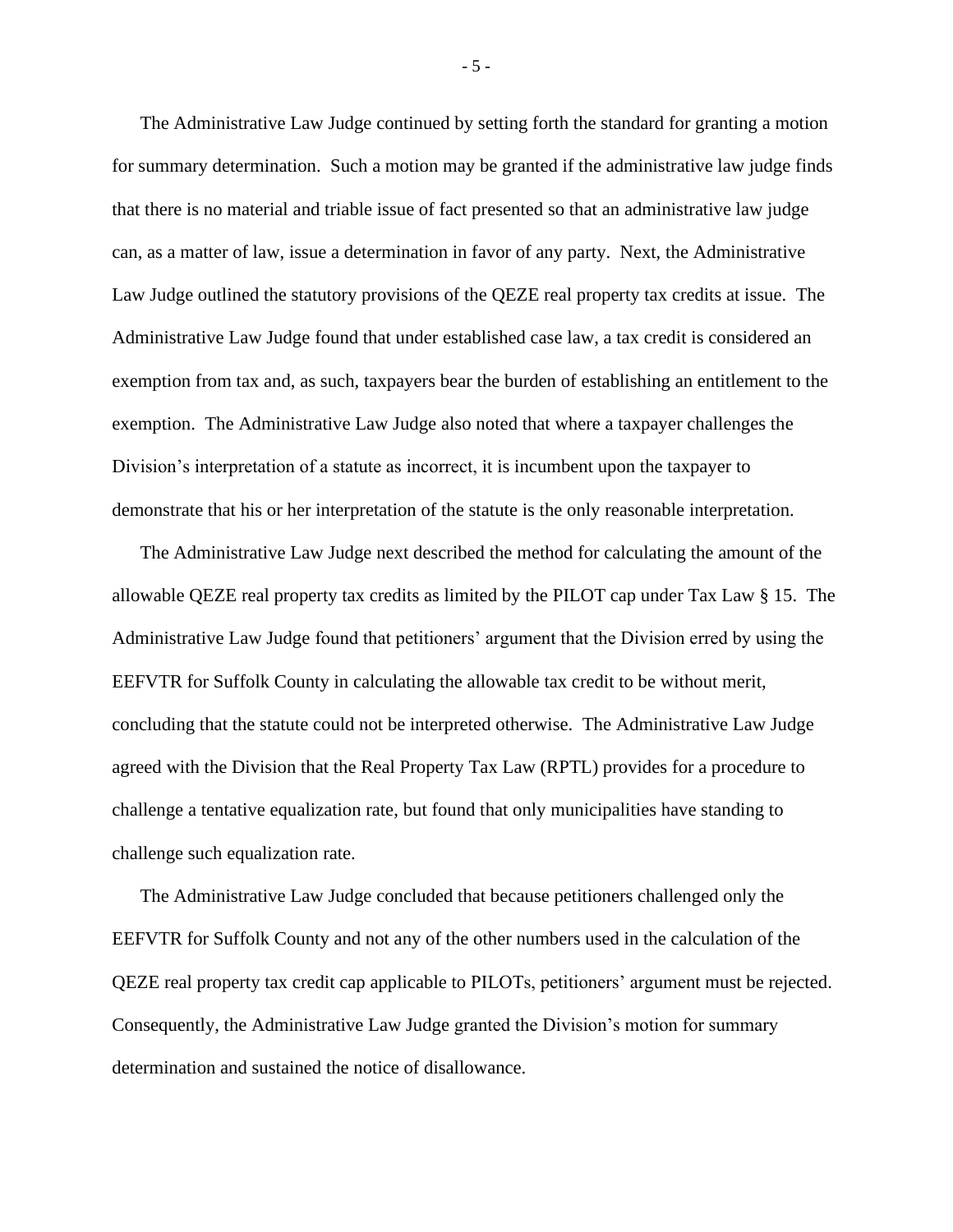#### *ARGUMENTS ON EXCEPTION*

Petitioners state that the Administrative Law Judge erred in granting the Division's motion for summary determination, arguing that they had presented material questions of fact that would require denying the Division's motion. Specifically, petitioners claim that the data used by the Division in establishing the EEFVTR for Suffolk County, which was used in calculating the amount of the QEZE real property tax credit cap applicable to PILOTs under Tax Law § 15, was flawed.

Petitioners claim that the Administrative Law Judge's conclusion that the Division of Tax Appeals did not have authority to consider a challenge to the accuracy of the EEFVTR was incorrect. Petitioners argue that their right to a hearing to challenge the notice of disallowance is provided by Tax Law § 689 because the QEZE real property tax credits passed through to them pursuant to Tax Law § 606 (i). According to petitioners, the fact that there is a separate procedure for challenging tentative state equalization rates provided in article 12 of the RPTL has no bearing on the reviewability of the data used in establishing those rates in a hearing before the Division of Tax Appeals.

Petitioners also argue that the statute, properly construed, requires the Division to establish multiple EEFVTRs for each county.

The Division urges this Tribunal to affirm the determination of the Administrative Law Judge. It states that petitioners' attempt to challenge the Division's partial disallowance of petitioners' refund claims amounts to an impermissible challenge to the equalization rates themselves. As a threshold issue, individual taxpayers have been held to not have standing to challenge state equalization rates under the procedures prescribed under article 12 of the RPTL for filing a complaint regarding tentative equalization rates; and secondly, even if petitioners

- 6 -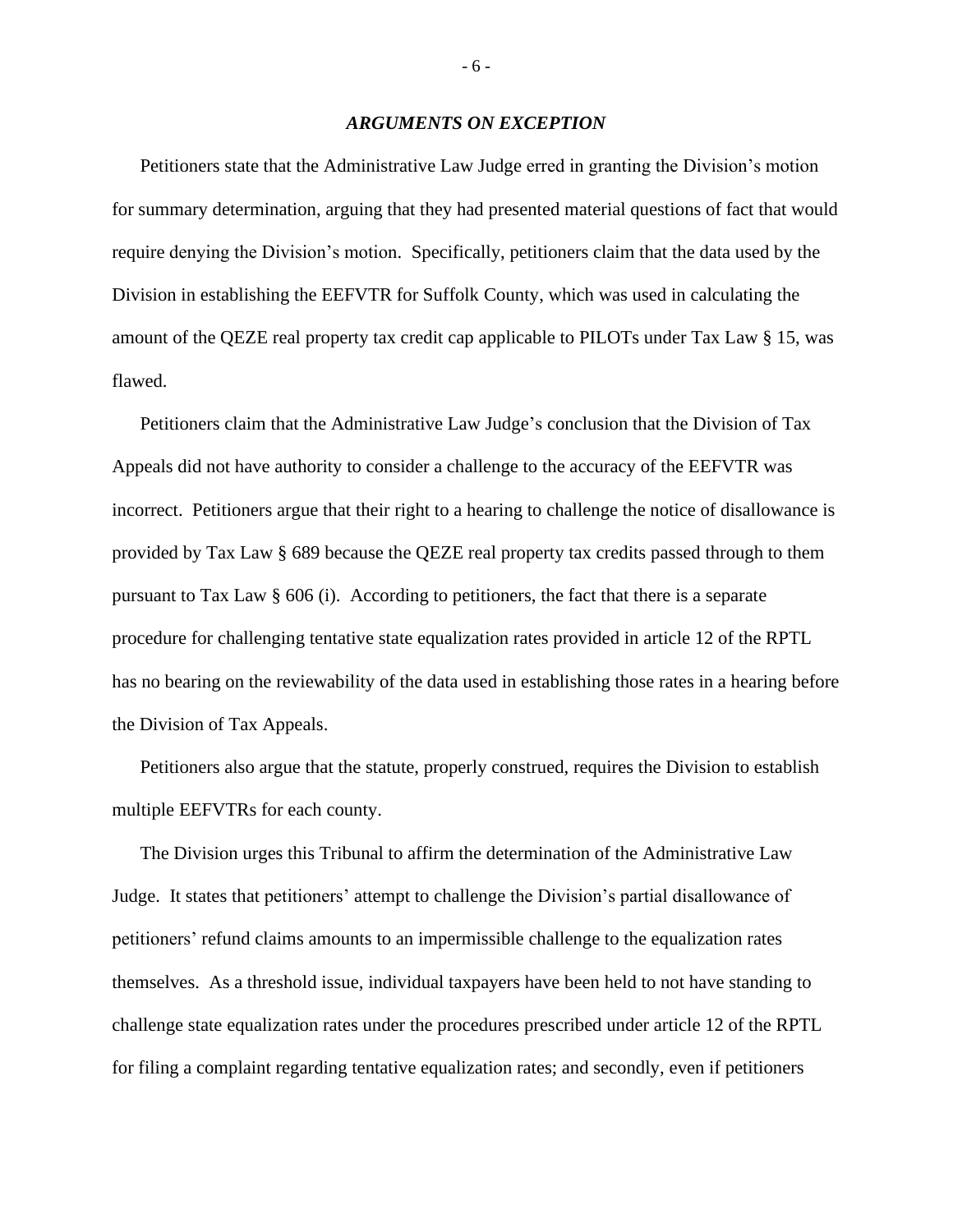were deemed to have standing to file a complaint with the State Board of Real Property Tax Services, the time period in which to file such a complaint has long since expired.

The Division also argues that petitioners' argument that proper statutory construction requires the commissioner to establish multiple equalization rates in each county is unfounded. The Division claims that petitioners have failed to bear their burden of showing that their interpretation of the statute is the only reasonable construction.

#### *OPINION*

We begin with petitioners' argument that the Administrative Law Judge improperly granted the Division's motion for summary determination because of the existence of material issues of fact that would preclude summary determination as a matter of law. At the outset, considering the timely filing of the petition protesting the notice of disallowance, and in recognition that the QEZE real property tax credits here at issue arise under Tax Law § 15 (e) and are claimed by petitioners as shareholders of Positive Promotions (*see* Tax Law § 606 [i]), we agree with the Administrative Law Judge's finding of jurisdiction over the instant matter and the subsequent deeming of the Division's motion to dismiss petition as one for summary determination (20 NYCRR 3000.9 [a] [2] [i]). Such a motion shall be granted:

"if, upon all papers and proof submitted, the administrative law judge finds that it has been established sufficiently that no material and triable issue of fact is presented and that the administrative law judge can, therefore, as a matter of law, issue a determination in favor of any party " (Tax Law § 2006 [6]; 20 NYCRR 3000.9 [b] [1]).

Under our rules of practice and procedure, motions for summary determination are to be subject to the same provisions as motions for summary judgment (20 NYCRR 3000.9 [c]). The Court of Appeals has summarized the well-established standard for granting a motion for summary judgment as follows:

- 7 -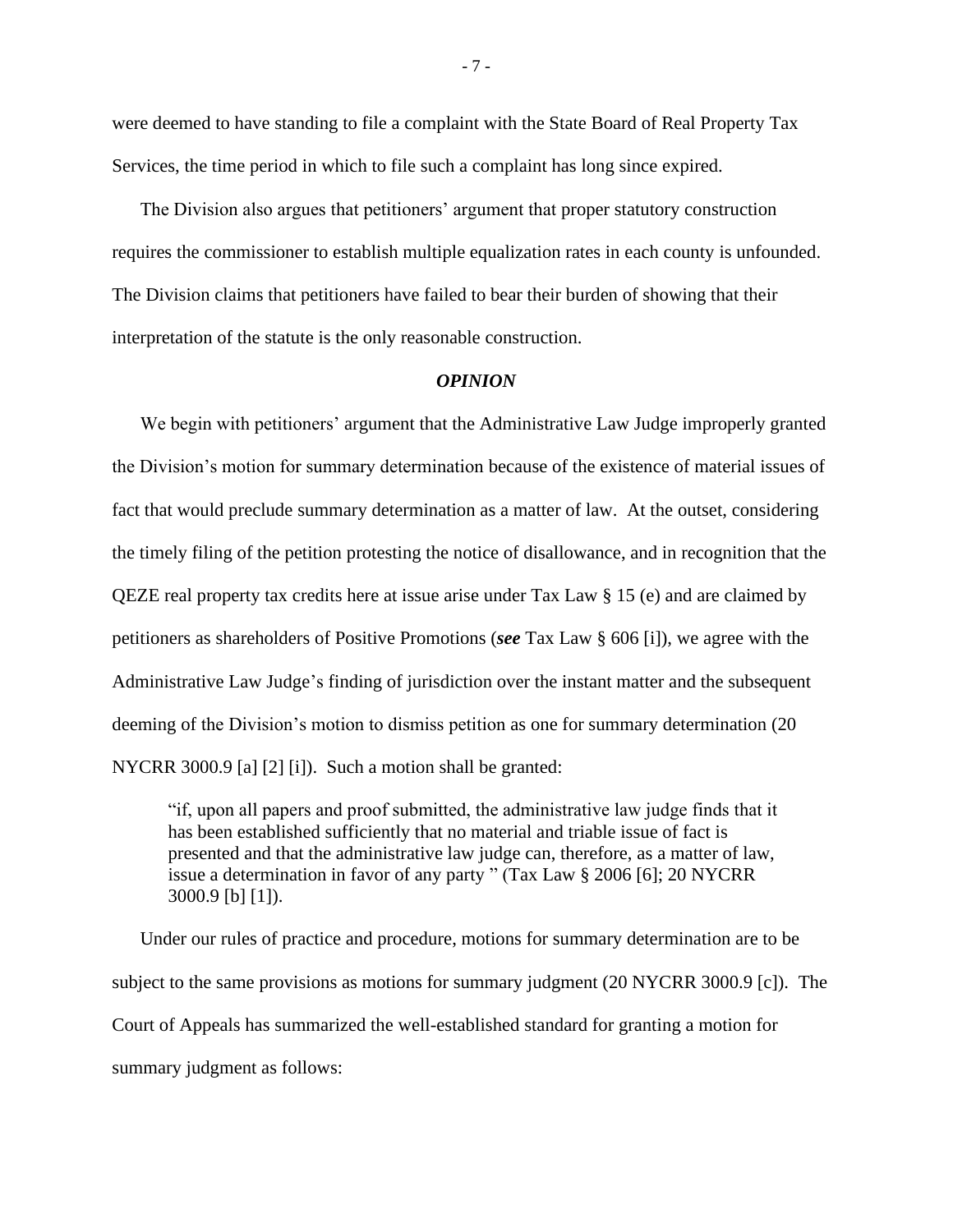"To grant summary judgment, it must clearly appear that no material and triable issue of fact is presented. Summary judgment should not be granted where there is any doubt as to the existence of a factual issue or where the existence of a factual issue is arguable. On summary judgment, 'facts must be viewed in the light most favorable to the non-moving party,' and the 'proponent of a summary judgment motion must make a prima facie showing of entitlement to judgment as a matter of law, tendering sufficient evidence to demonstrate the absence of any material issues of fact'" (*Matter of New York City Asbestos Litig.*, 33 NY3d 20, 25–26 [2019] [internal quotation marks and citation omitted]).

Here, petitioners argue that the Administrative Law Judge erred in granting the motion for summary determination because petitioners demonstrated existence of a material and triable issue of fact in their response showing that the data the Division used in determining the EEFVTR for Suffolk County was flawed. We do not agree.

As noted by the Administrative Law Judge in her determination, because tax credits are

considered a "particularized species of exemption from tax" (*Matter of Grace v New York State* 

*Tax Commn.*, 37 NY2d 193, 197 [1975], *rearg denied* 37 NY2d 816 [1975], *lv denied* 338

NE2d 330 [1975]), taxpayers bear the burden of establishing their entitlement thereto (*Matter of* 

*Golub Serv. Sta. v Tax Appeals Trib. of State of N.Y.*, 181 AD2d 216 [3d Dept 1992]).

Petitioners must establish that their interpretation of the statute is the only reasonable

interpretation (*Matter of Hucko Trust*, Tax Appeals Tribunal, September 19, 2013).

Tax Law § 15 (e) states, in pertinent part, that:

" . . . a payment in lieu of taxes made by the QEZE pursuant to a written agreement executed or amended on or after January first, two thousand one, shall not constitute eligible real property taxes in any taxable year to the extent that such payment exceeds the product of  $(A)$  the greater of  $(i)$  the basis for federal income tax purposes, calculated without regard to depreciation, determined as of the effective date of the QEZE's certification pursuant to article eighteen-B of the general municipal law of real property, including buildings and structural components of buildings, owned by the QEZE and located in empire zones with respect to which the QEZE is certified pursuant to such article eighteen-B of the general municipal law,  $\dots$  or (ii) the basis for federal income tax purposes of such real property described in clause (i) of this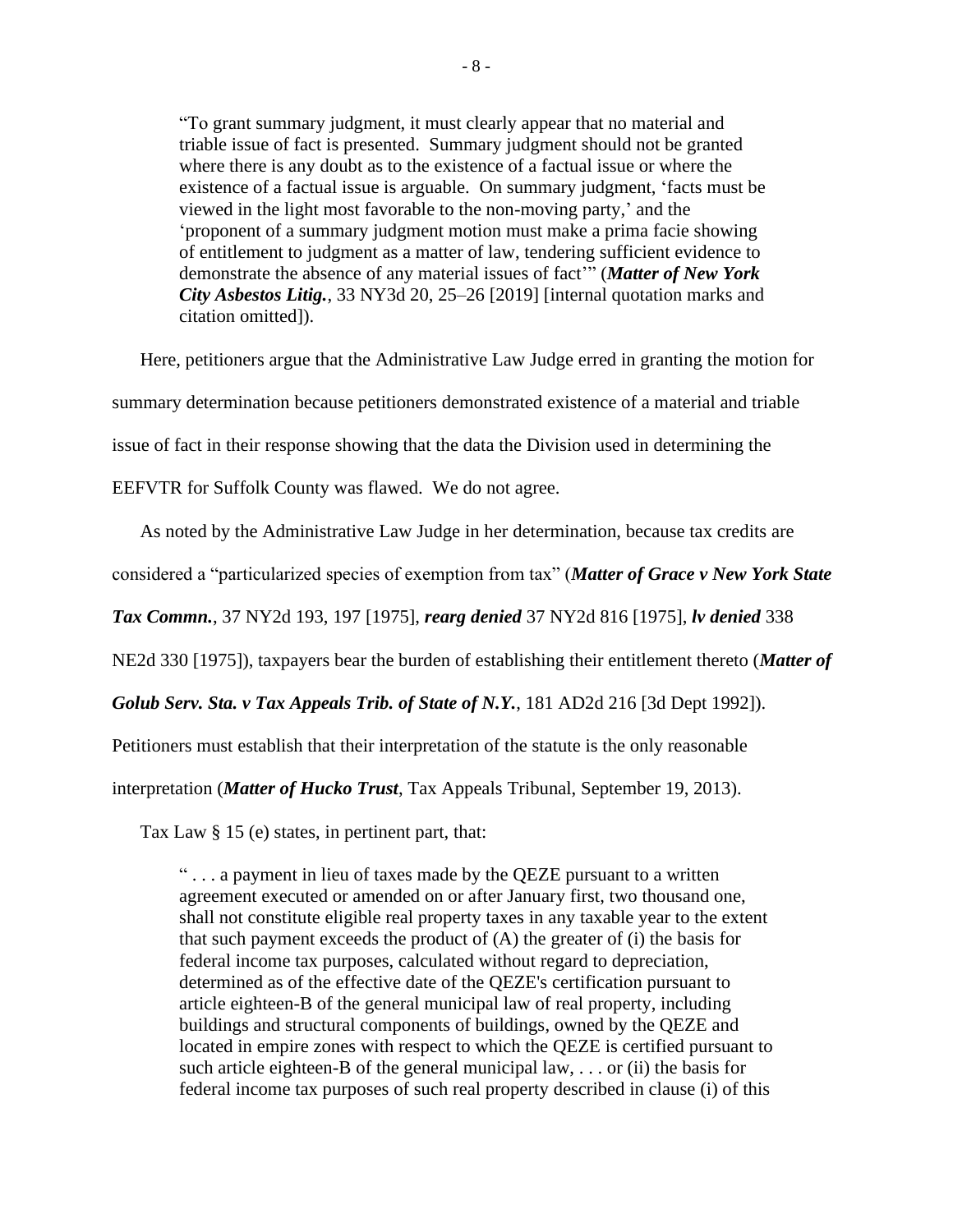subparagraph, calculated without regard to depreciation, on the last day of the taxable year . . . and (B) *the estimated effective full value tax rate within the county in which such property is located, as most recently calculated by the commissioner. The commissioner shall annually calculate estimated effective full value tax rates within each county for this purpose based upon the most current information available to him or her in relation to county, city, town, village and school district taxes*." (emphasis added)

As noted, petitioners do not dispute that the Division used the Suffolk County EEFVTR in calculating the PILOT cap for their QEZE real property tax credits, as plainly required under Tax Law § 15 (e). Rather, petitioners argue that the data used in establishing the EEFVTR was flawed, and thus the Division erred in using the EEFVTR in this particular case in the calculation of the cap on the QEZE real property tax credit (Tax Law § 15 [e]).

Petitioners have not shown how their disagreement with the market survey data, as prepared to calculate state equalization rates, even if flawed as alleged, implicates an issue of fact that is material and triable in the present matter. We agree with the Division that petitioners' argument regarding alleged errors in market value surveys used in calculating full value tax rates cannot be distinguished from a challenge to the state equalization rates themselves. A brief review of how the EEFVTR is determined illustrates why the Division's use of the EEFVTR in this case was proper.

As noted, Tax Law § 15 (e) directs the commissioner to calculate the EEFVTR on an annual basis "based on the most current information available to him or her in relation to county, city, town, village and school district taxes" (*id.*). The McGovern affidavit indicates that the Division determines the EEFVTR by adopting the prior year's overall full value tax rate for the county in question (*see* finding of fact 17). Overall full value tax rates are determined, in part, by dividing the taxes levied by all municipal corporations in a county by the equalized value of all real property in the county (*id.*). The RPTL, in turn, allows the commissioner to establish state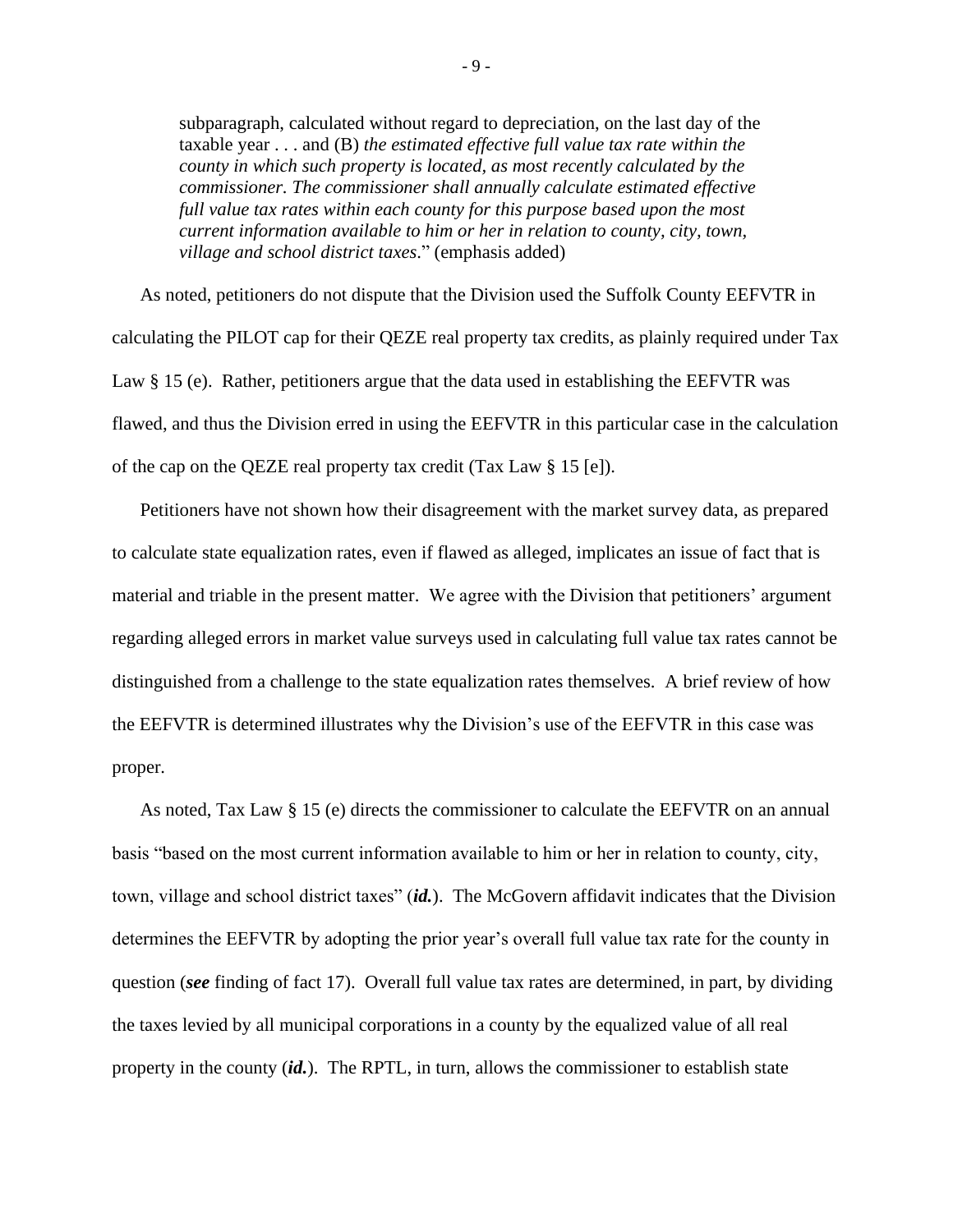equalization rates based on market value surveys designated for such a purpose (RPTL § 1202 [5]). In the event that a county disagrees with a tentative equalization rate, a complaint may be made to the commissioner with an opportunity to present such complaint at a hearing (RPTL § 1206). Following the hearing, the commissioner establishes and certifies the final equalization rate (RPTL §§ 1210; 1212). Following certification of the final equalization rate, affected municipalities may appeal the final equalization rate by filing a special proceeding for review with the appellate division pursuant to article 78 of the CPLR (RPTL § 1218).

As New York courts have held that individual taxpayers lack standing to challenge the methodology used to calculate equalization rates (*Matter of Feiner v New York State Off. of Real Prop. Servs.*, 25 AD3d 1005, 1006-1007 [3d Dept 2006] *lv denied* 6 NY3d 712 [2006], *citing Matter of Town of Riverhead v New York State Bd. of Real Prop. Servs.*, 7 AD3d 934 [3d Dept 2004], *affd* 5 NY3d 36 [2005]), we interpret Tax Law § 15 (e) to preclude a challenge to the data or methodology used to calculate the relevant county's EEFVTR. Accordingly, we conclude that the Administrative Law Judge properly granted the Division's motion for summary determination.

We have considered petitioners' argument that the Division waived its right to bring a motion to dismiss petition based on petitioners' lack of legal capacity to sue because it did not make the motion before serving a responsive pleading (*see* CPLR § 3211 [e]), but deem it moot in light of the fact that the Administrative Law Judge ultimately found jurisdiction over the petition and treated the Division's motion as one for summary determination.

Lastly, we address petitioners' argument that the rules of statutory construction require the Division to establish multiple EEFVTRs in each county. In furtherance of this argument, petitioners point to the use of the word "rates," with particular emphasis on the plural form as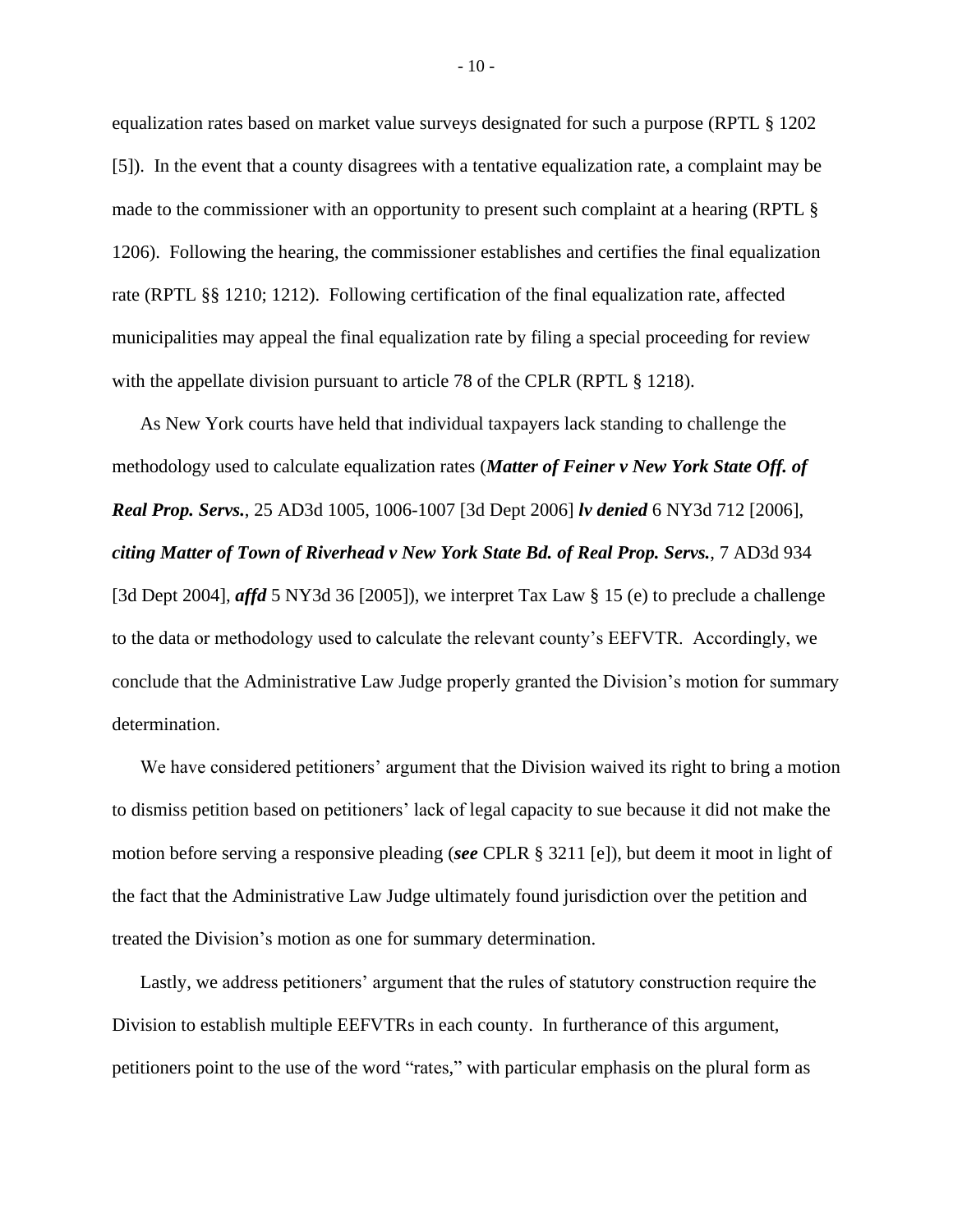used in Tax Law § 15 (e) ("[t]he commissioner shall annually calculate estimated effective full value tax rates within each county for this purpose based upon the most current information available to him or her in relation to county, city, town, village and school district taxes").

We agree with the Division that petitioners' interpretation cannot be the only reasonable interpretation of the statute. This is due to the continued existence of special assessing units containing multiple classes of property (*see* RPTL article 18) that are specifically permitted to continue to assess property according to various classes under RPTL § 305. While some counties under the same statutory scheme are permitted to continue to have multiple full value tax rates as a result of legislation granting them the ability to do so (*id.*), we do not find that the use of "rates" in Tax Law § 15 (e) compels us to accept petitioners' statutory interpretation as the only reasonable one.

In light of the foregoing discussion, Issue II is moot.

Accordingly, it is ORDERED, ADJUDGED and DECREED that:

- 1. The exception of Nelson and Susan Taxel is denied;
- 2. The determination of the Administrative Law Judge is affirmed;
- 3. The petition of Nelson and Susan Taxel is denied; and
- 4. The notice of disallowance dated July 29, 2016, is sustained.